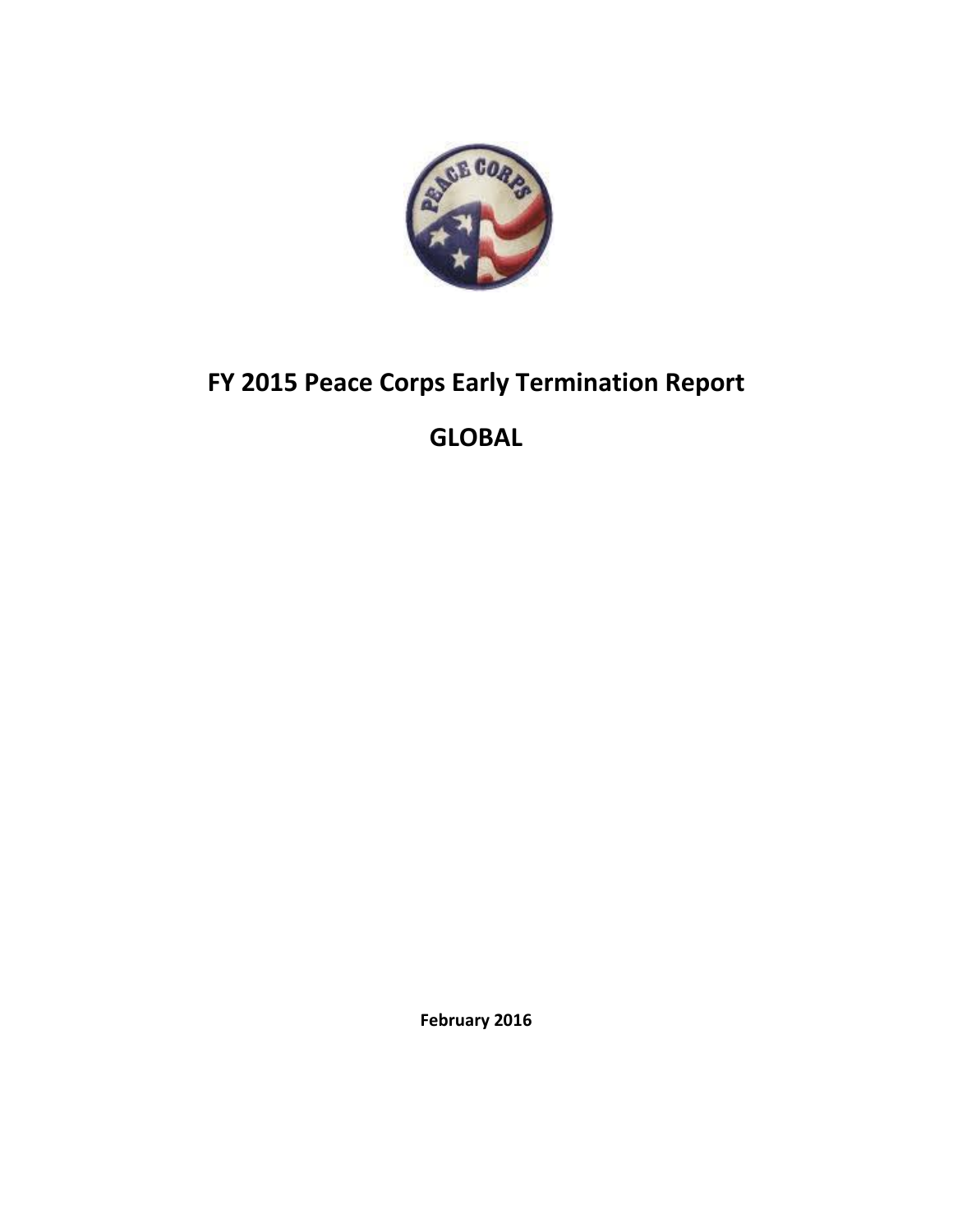#### **Overview**

Since its establishment in 1961, the Peace Corps has been guided by a mission of world peace and friendship, which it promotes through cross-cultural understanding and community-based development. Volunteers serve around the world and advance this mission by living and working side by side with local partners in one of six programmatic sectors: Agriculture, Community Economic Development, Education, Environment, Health, and Youth in Development. Volunteers are trained to speak the local language, and their day-to-day interactions provide a unique perspective about how to best partner with local communities to address development challenges. Volunteers also share their experiences with family, friends, and the American public both during their service and when they return to the United States, further strengthening mutual understanding with other countries and cultures.

Through this unique approach to development, the Peace Corps seeks to build strong relationships between the United States and the people of our partner nations. More than 220,000 Volunteers have served in 141 countries over the agency's 55-year history.

Given the central role of Volunteers in advancing the Peace Corps mission, there can be a significant impact on agency operations when Volunteers leave before completing two years of service.<sup>1</sup> These earlier-than-expected departures are collectively referred to as "early terminations" (ETs). When Volunteers end their service early, their departures reduce the agency's ability to contribute to the project goals and objectives that have been jointly established by the Peace Corps and the host country. This, in turn, can affect the Peace Corps' relationship with the host country and/or host communities.

The Peace Corps makes significant efforts throughout the recruitment, staging, training, and support of Volunteers to minimize early terminations. While the agency continues to target potential causes of early terminations, trends are positive: The three most recent cohorts of Volunteers for which there is complete data (i.e., Volunteers who began their service in fiscal years 2010, 2011, and 2012) illustrate a decreasing trend in both the overall ET rates and the rate of resignations.

The agency outlines comprehensive policies and procedures governing the circumstances under which a Peace Corps Volunteer's service may end early. Specifically, the Peace Corps Manual stipulates that an early termination should occur when a Volunteer "cannot or should not remain in service until his or her projected completion of service (COS) date."<sup>2</sup> This manual section also identifies the four types of early termination:

- **Resignation**: A resignation is a decision made by a Volunteer who no longer wishes to continue his or her Peace Corps service.
- **Medical Separation**: If a Volunteer has or develops a medical condition that the Peace Corps cannot medically accommodate or resolve within 45 days, the Volunteer will be medically

 $\overline{a}$ 

 $1$  For the purposes of this report, the term "Volunteer" includes both trainees and Volunteers in the two-year Peace Corps Volunteer program. This definition does not include Volunteers who serve in the short-term Peace Corps Response program. <sup>2</sup> Peace Corps Manual, Section 284.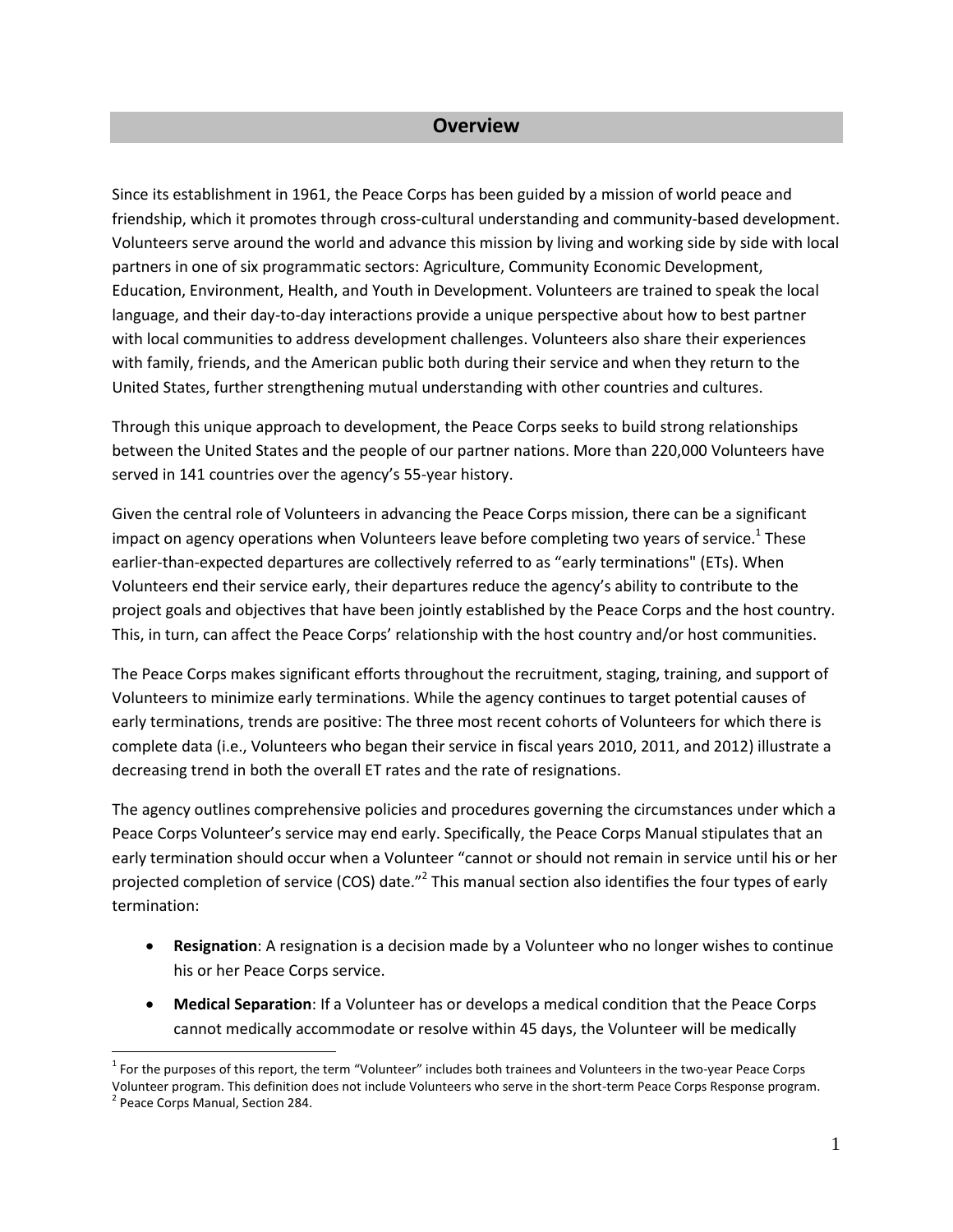separated. This decision is made by the Office of Health Services in consultation with the Peace Corps medical officer at the post and, as needed, appropriate medical consultants.

- **Administrative Separation**: Pursuant to the Peace Corps Act, 22 U.S.C. 2504(i), the service of a Volunteer may be terminated at the discretion of the Peace Corps staff.<sup>3</sup> This option is invoked when a Volunteer commits a major violation of a Peace Corps policy, including policies designed to ensure their health and safety.
- **Interrupted Service**: A Volunteer may be separated with "interrupted service" status if the country director determines that circumstances beyond the control of the Volunteer make it necessary for the Volunteer to leave his or her present assignment. Because the nature of circumstances is beyond the Volunteer's control, interrupted service is not used in lieu of administrative separation. Examples of cases in which this type of early termination is used include civil unrest, conflict, and outbreaks of major diseases in the country of service that put the Volunteers' health or safety at risk.

The source for the early termination data in this report is the agency's Volunteer database (PCVDBMS). Data on the dates and reasons for early terminations are entered by post staff. These data are downloaded, cleaned, and archived<sup>4</sup> on a quarterly basis by the Office of Strategic Information, Research, and Planning (OSIRP).

This report describes several measures of early terminations. It provides the annual rate of all early terminations for fiscal year 2015 and compares the FY 2015 results to those of the previous six fiscal years. Several of the charts in this report also disaggregate the annual resignation rate as a specific type of early termination, displayed side by side with the overall rate of early termination.

Two additional measures—cohort rate and average length of service—are included to provide further context on the tenure of Volunteers. The report also disaggregates the annual early termination rate for FY 2015 using six demographic characteristics on which the Peace Corps collects data, pursuant to the [Kate Puzey Act of 2011:](https://www.gpo.gov/fdsys/pkg/BILLS-112s1280enr/pdf/BILLS-112s1280enr.pdf) sex, age group, marital status, education level, race, and ethnicity.

 $\overline{a}$ 

 $3$  Volunteers who are informed by their country director that they will be administratively separated from the Peace Corps are given a 24-hour window to voluntarily resign from their service. If they choose this alternative, they are entered into the database as a resignation.

 $^4$  Data sets are archived to maintain consistency and to minimize the potential for fluctuations in annual counts due to corrections or updates to individual Volunteer records over time.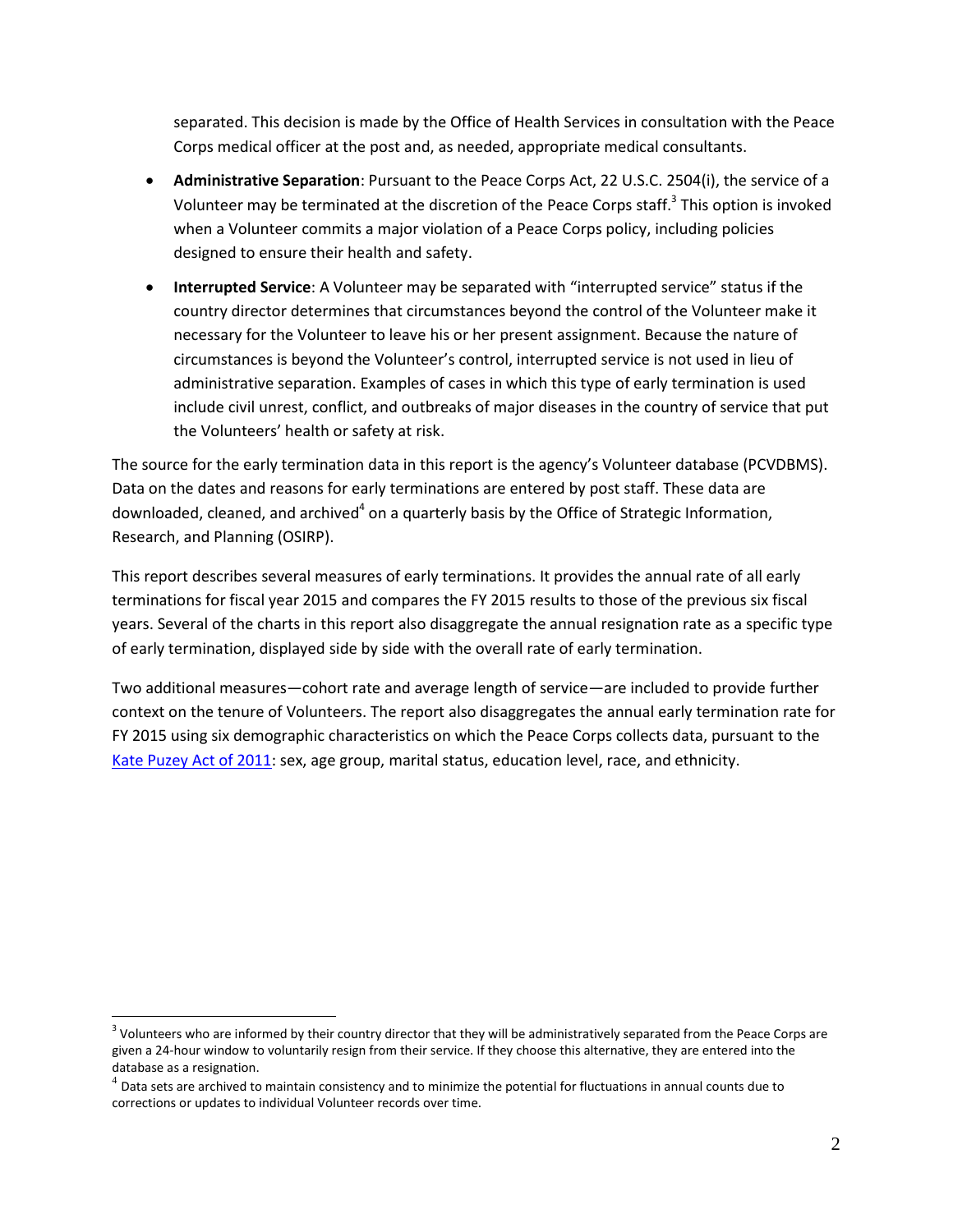## **Early Terminations by Type**



**Summary:** In FY 2015, 1,008 Volunteers did not complete their full service. Of these 1,008 Volunteers, 657 (65% of all ETs) resigned. The second largest number of early terminations came from medical separations (247 Volunteers, or 25% of all ETs). These results are similar to FY 2014.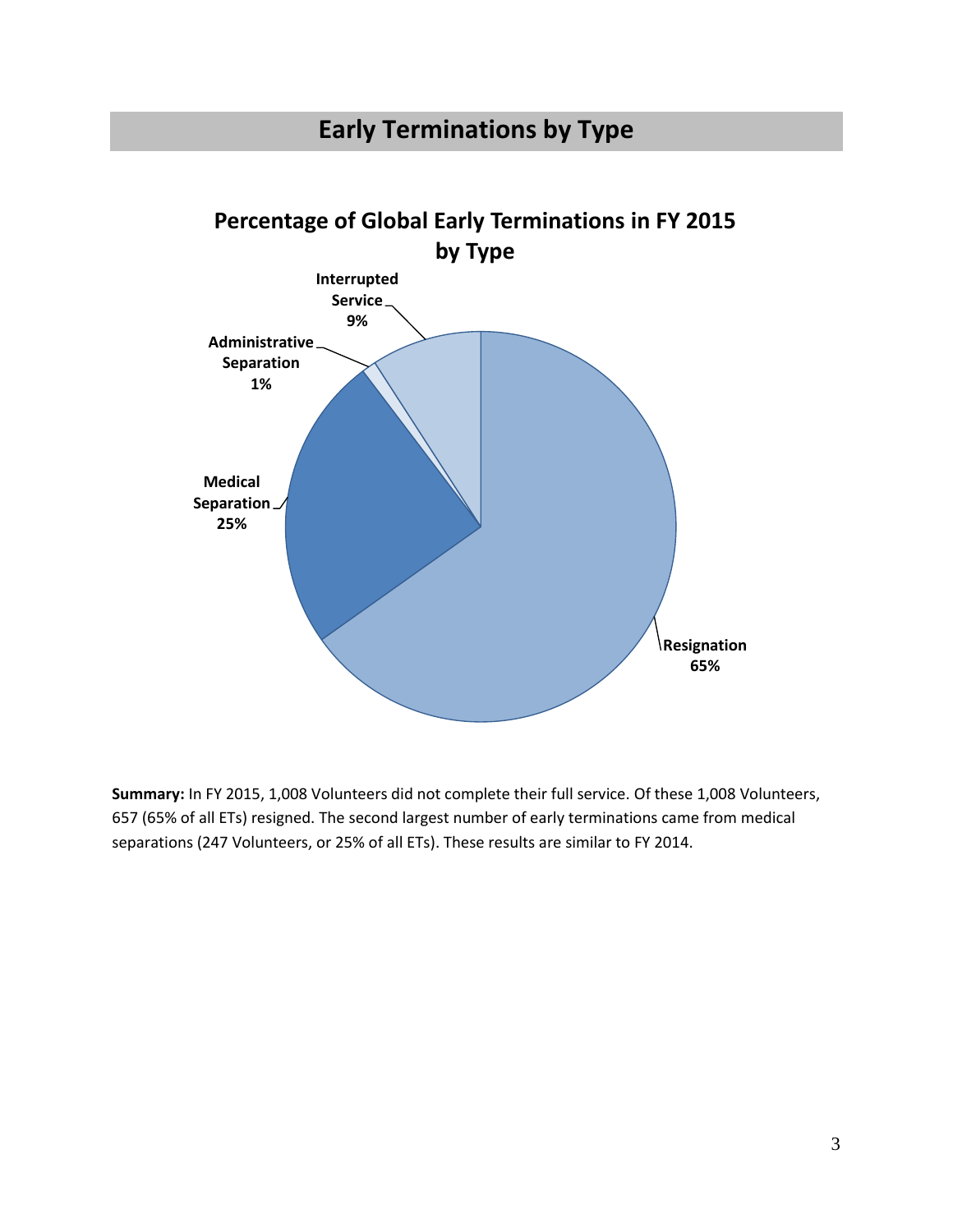#### **Annual Early Termination and Resignation Rates**



**Global Annual Early Termination and Resignation Rates for FY 2009-2015**

**Summary:** In FY 2015, 1,008 of the 10,120 Volunteers who served (10%) did not complete their full service. Six percent of the 10,120 Volunteers resigned. This result is similar to FY 2014.

**Calculation**: The annual ET rate is calculated for each fiscal year as the number of Volunteers who left Peace Corps service early divided by the total number of Volunteers who served at any time during the fiscal year. This calculation is based on the enter-on-duty (EOD) date—when an individual arrives at the Peace Corps' pre-departure orientation prior to traveling to the country of service for training. Resignations consistently account for the largest number of early terminations.

$$
Annual Early Termination Rate = \n\[\n\left(\n\begin{array}{c}\n\text{Number of Volumbers Early Terminating in a Fiscal Year} \\
\text{Total Number of Volumbers Serving in a Fiscal Year}\n\end{array}\n\right)\n\]\n\[\nx\ 100
$$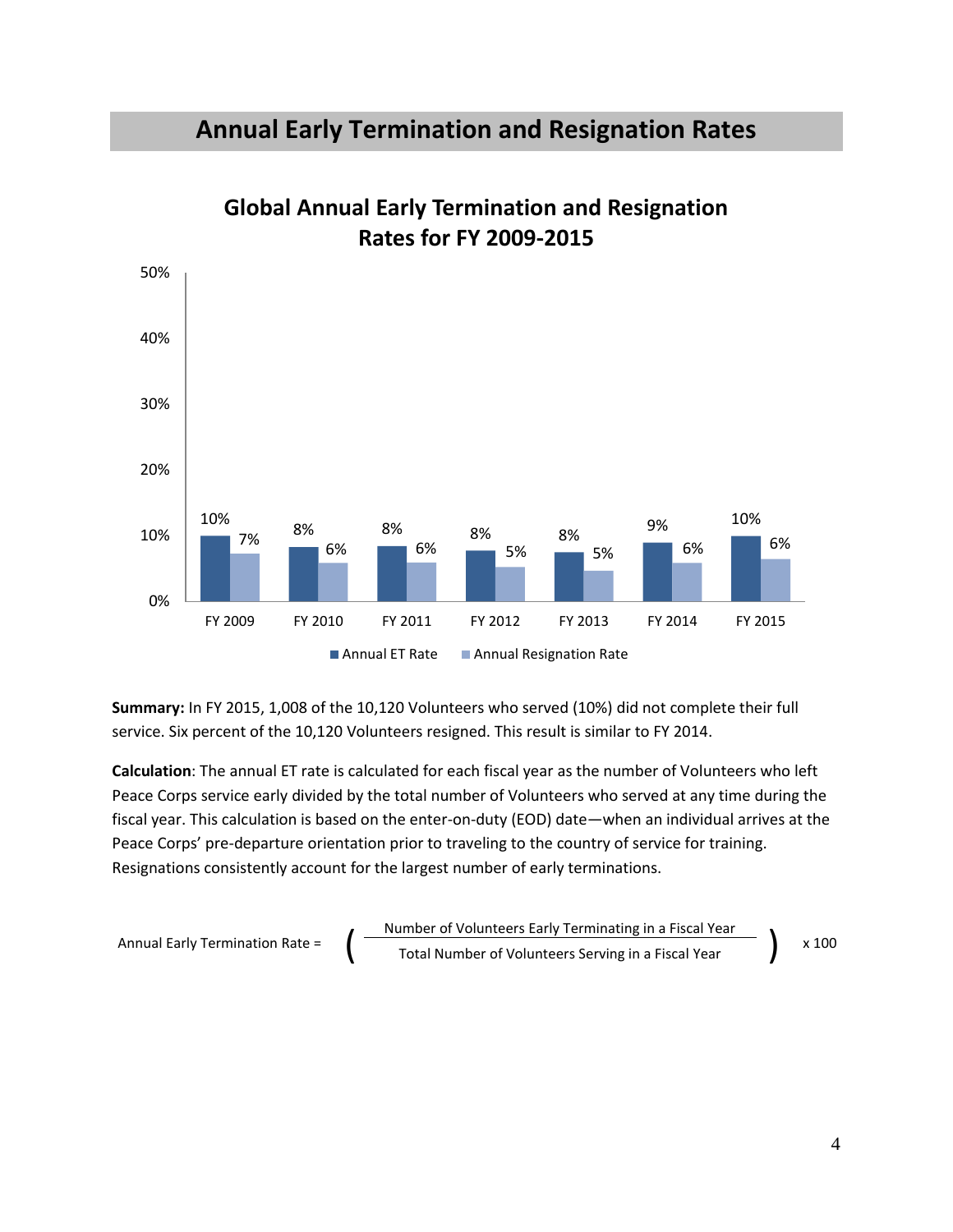#### **Cohort Early Termination and Resignation Rates**



**Global Early Termination and Resignation Rates of Volunteer Cohorts for FY 2006-2012**

**Summary:** In FY 2012, 840 of the 3,477 Volunteers who began their Peace Corps service in FY 2012 (24%) left early. Resignations accounted for the majority of these early terminations, affecting 16 percent of the Volunteers in the FY 2012 cohort, or 564 people. This result is similar to FY 2014.

**Calculation:** The cohort early termination rate is based on a dataset that includes every Volunteer whose enter-on-duty date occurred in the fiscal year. The cohort ET rate is calculated as the number of Volunteers in the fiscal year cohort who terminated early (at any point in their service) divided by the total number of Volunteers in that fiscal year cohort. The cohort rates are not calculated until at least 95 percent of all Volunteers in the cohort have ended their service. While the annual ET rate is akin to asking what percentage of all university students dropped out in a given year, this measure is akin to asking what percentage of a specific freshman class dropped out before graduating.

Volunteers are typically expected to serve 27 months from staging to close of service. For this reason, the agency calculates the cohort rate after approximately three years to ensure that 95 percent of the cohort has reached the end of their service. As a result, the most recent fiscal year cohort rate that is available for FY 2015 is the cohort from FY 2012.

Colort Early Termination Rate =

\n
$$
\left(\begin{array}{c}\n\text{Number of Cohort Volumbers Terminating Early} \\
\text{Total Number of Volumeters in the Cohort}\n\end{array}\right) \times 100
$$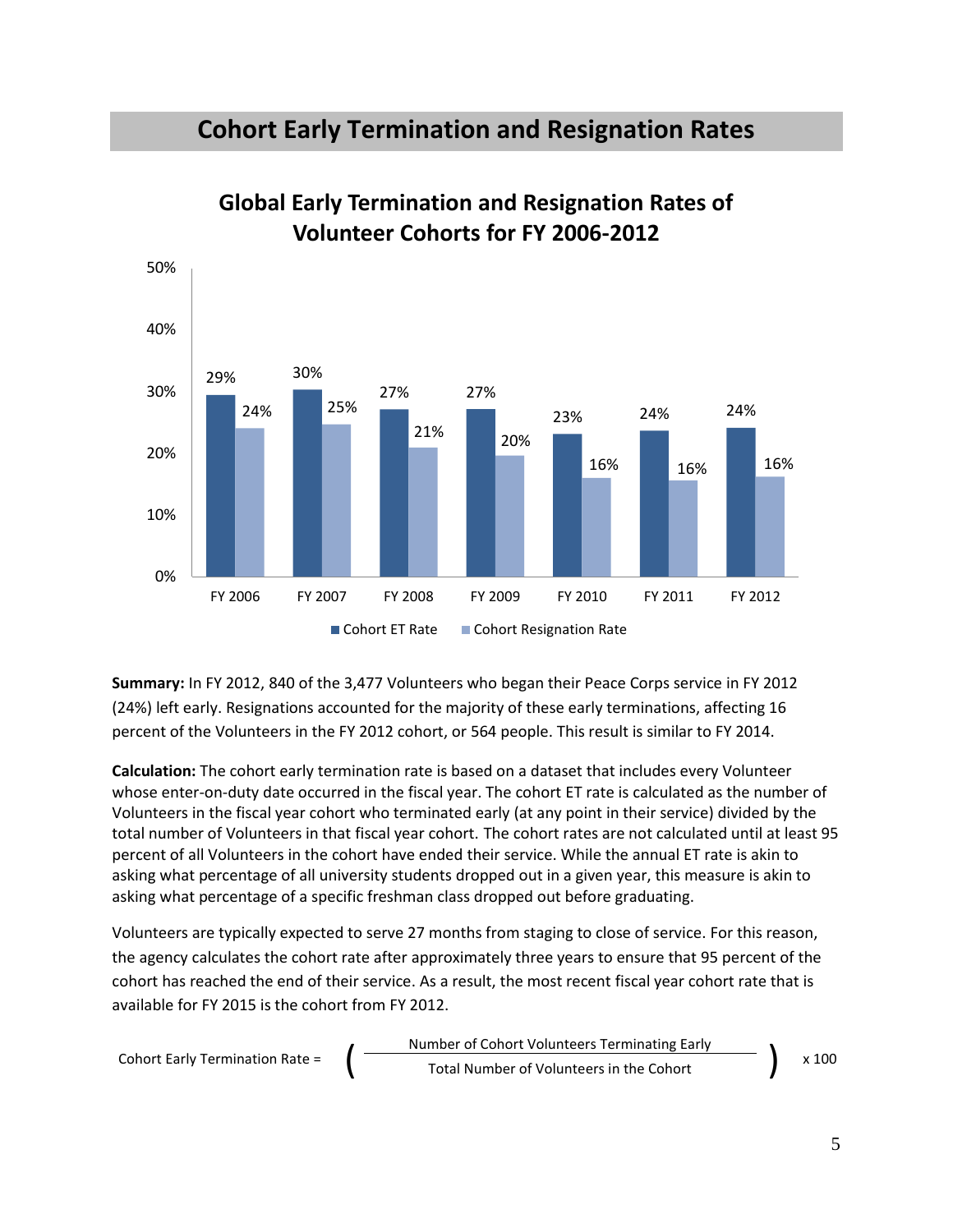

**Summary:** The average length of service of all Volunteers who ended their Peace Corps service in FY 2015 was 21 months compared to 23 months on average in FY 2014 and 24 months in FY 2013.

**Calculation:** The average length of service is calculated by measuring the number of months served by each Volunteer who has ended his or her service in a fiscal year. The length of service period begins with the Volunteer's enter-on-duty (EOD) date and ends with the date of either the close of service (COS) or early termination (ET). The average length of service is calculated by dividing the total number of months served by all Volunteers who left service in the fiscal year by the total number of Volunteers who ended their service in the same fiscal year.

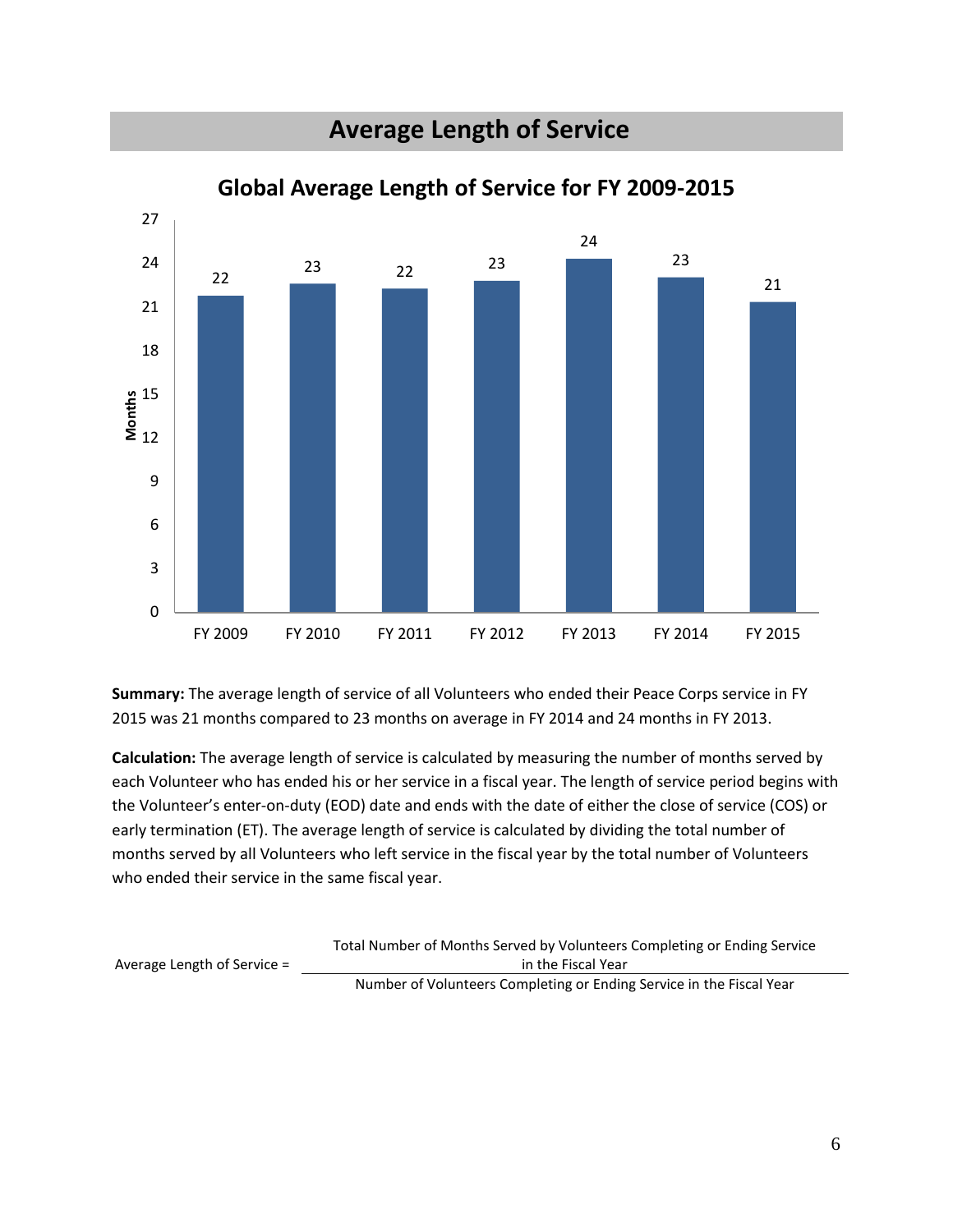## **Annual Early Termination Demographic Data—Sex**



**FY 2015 Early Termination Rate by Sex**

**Summary:** In FY 2015, 657 out of 6,363 female Volunteers (10%) and 349 out of 3,751 male Volunteers (9%) left service early. No data on sex is available for the remaining six Volunteers who served in FY 2015.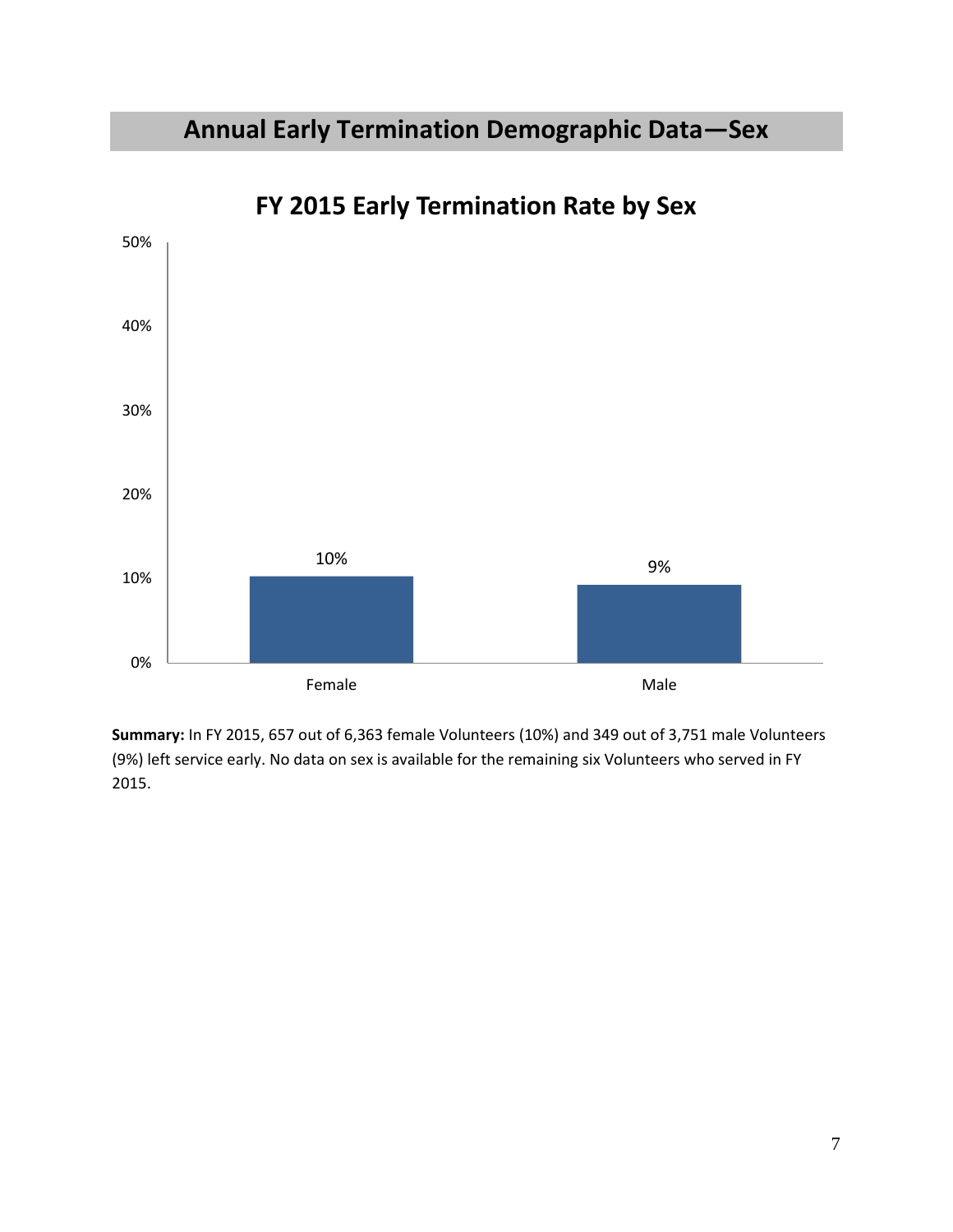#### **Annual Early Termination Demographic Data—Age Group**



**Number of FY 2015 Volunteers by Age Group**





**Summary:** The vast majority of Volunteers are in their 20s. This group has the second lowest early termination rate of any age group (9%). The highest ET rate of any group in FY 2015 was found among Volunteers in their 60s (18%).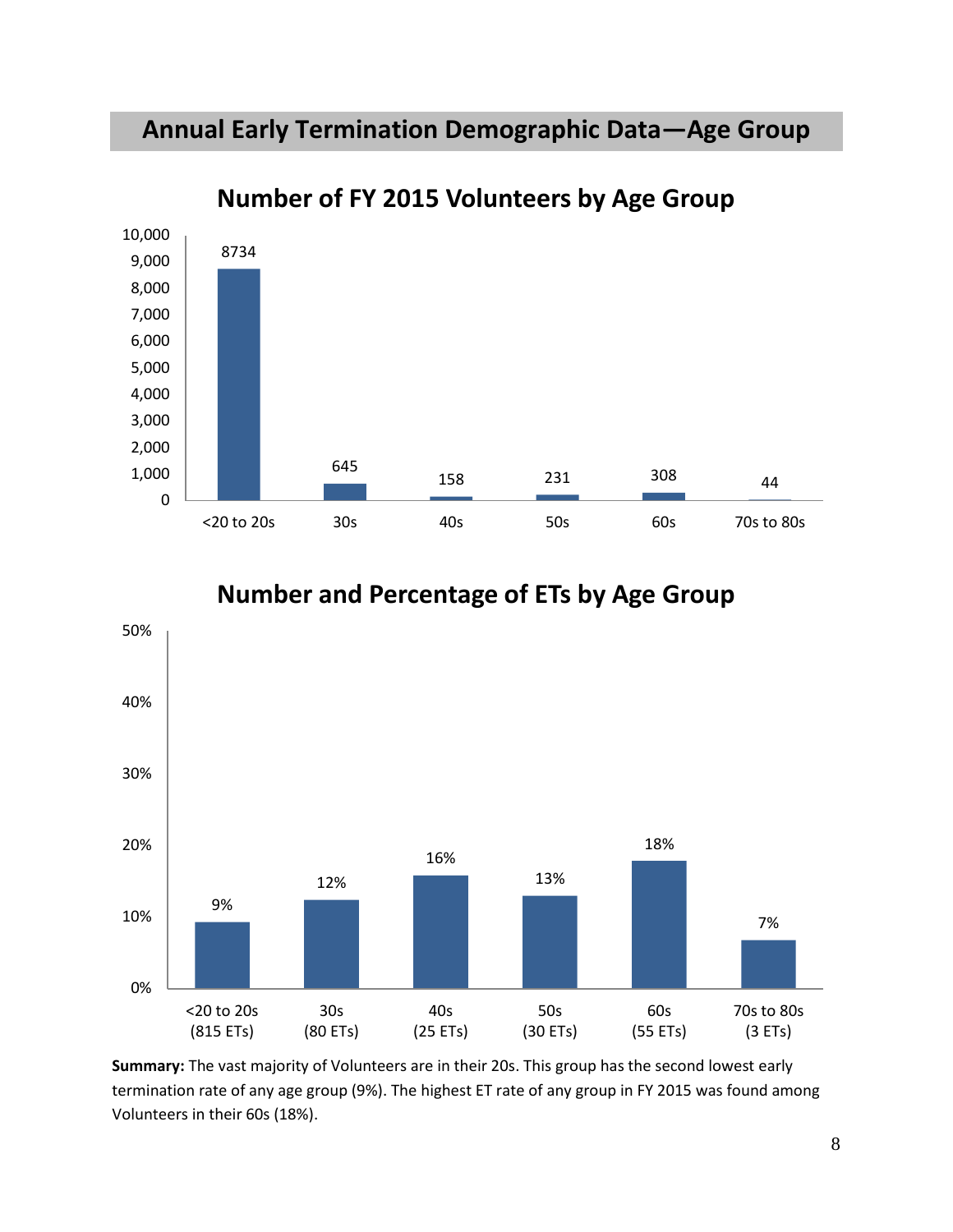### **Annual Early Termination Demographic Data—Marital Status**





# **Number of FY 2015**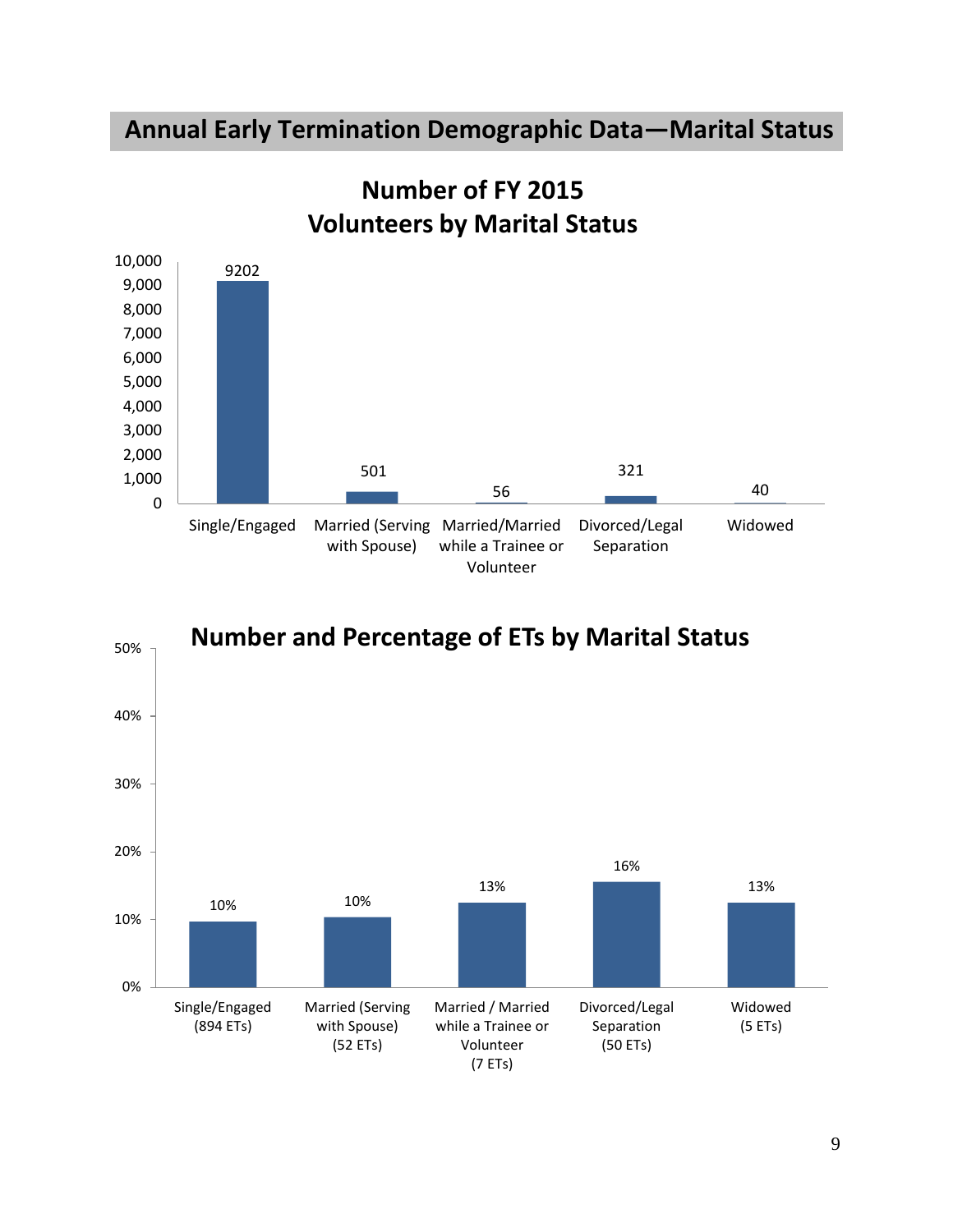**Summary:** The vast majority of Volunteers are single. Early termination rates vary modestly across marital status groups from a low of 10 percent among single Volunteers and those who are married and serving with their spouses to a high of 16 percent for Volunteers who are divorced or legally separated.

**Calculation Notes:** The group of "single" Volunteers includes nine Volunteers who were reported as engaged but not yet married, one of whom left service early. The "married" group includes 13 Volunteers who were coded as "married while they were in training or during their service," two of whom terminated their service early.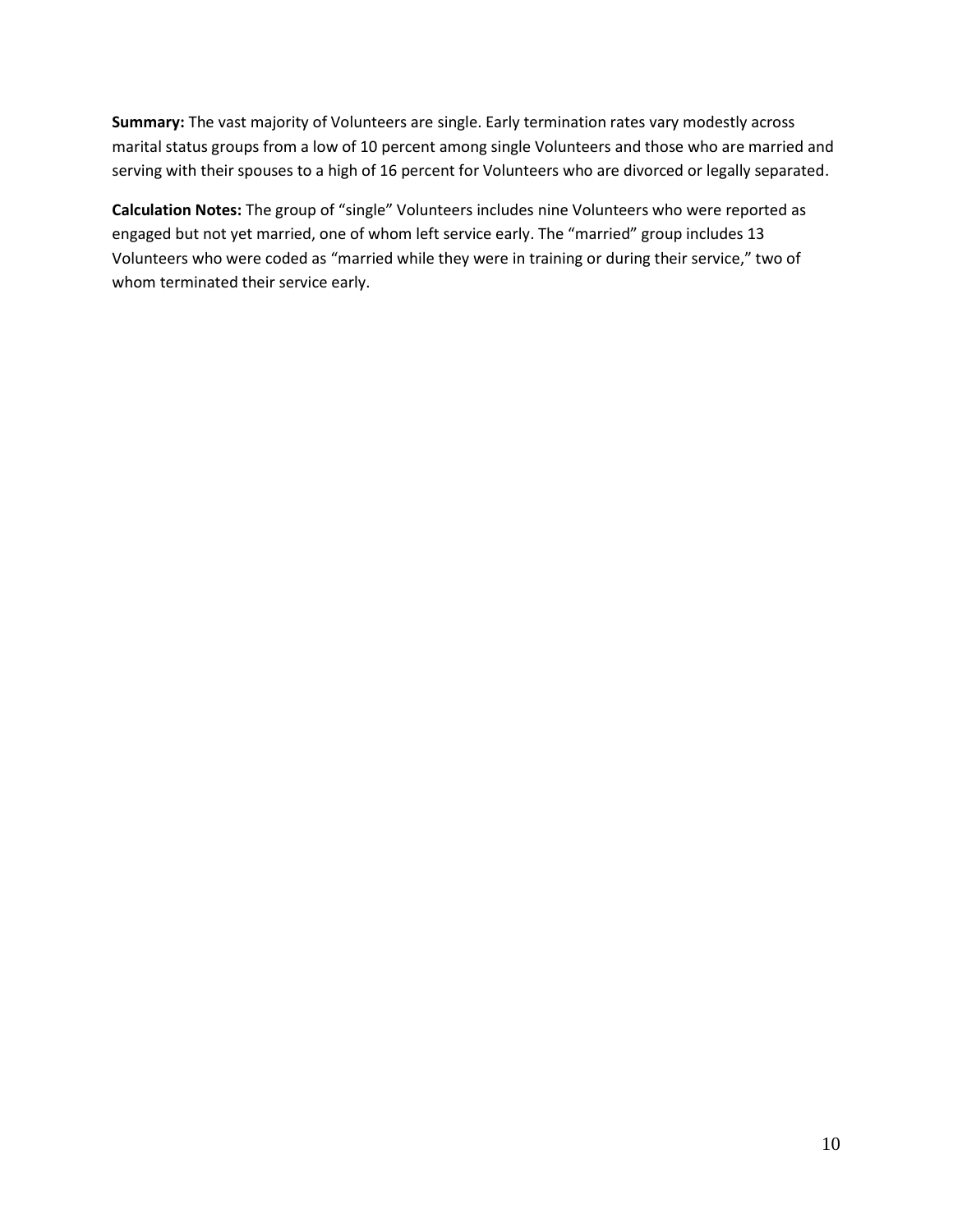#### **Annual Early Termination Demographic Data—Education Level**



**FY 2015 Early Termination Rate by Highest Education Level**



**Number of FY 2015 Volunteers by Highest Educational Level**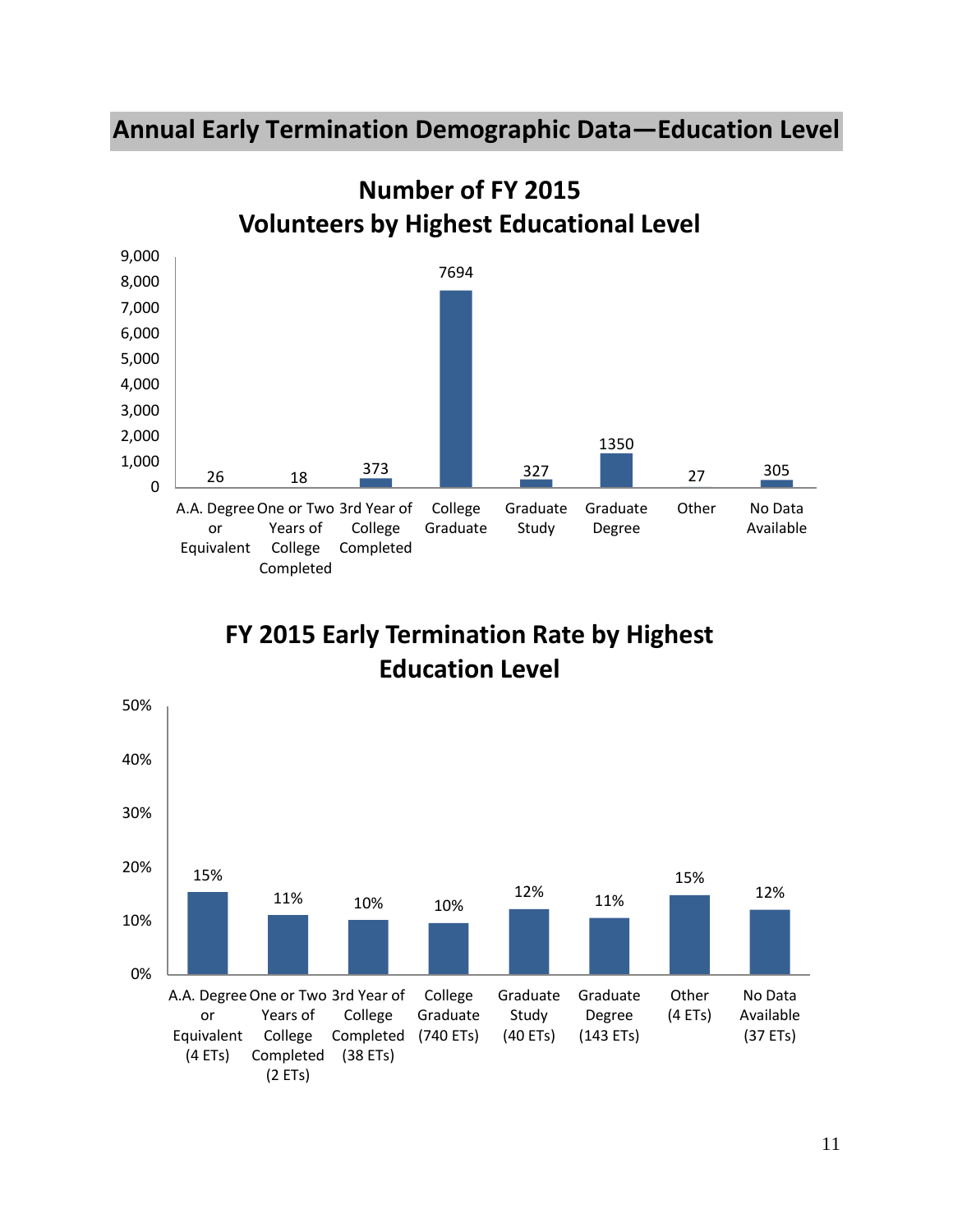**Summary:** The vast majority of Volunteers have an undergraduate or graduate degree. Early termination rates vary modestly by educational level from a low of 10 percent among Volunteers with at least three years of completed college studies or an undergraduate degree to a high of 15 percent of Volunteers who have an associate's degree.

**Calculation Notes:** The group of "other" education levels includes small groups of Volunteers who did not graduate high school (1 Volunteer), high school graduates with no further education (13 Volunteers), technical school graduates (6 Volunteers), and people who were coded as "other" in the source data without any further information (7 Volunteers). No educational data were available for 305 people.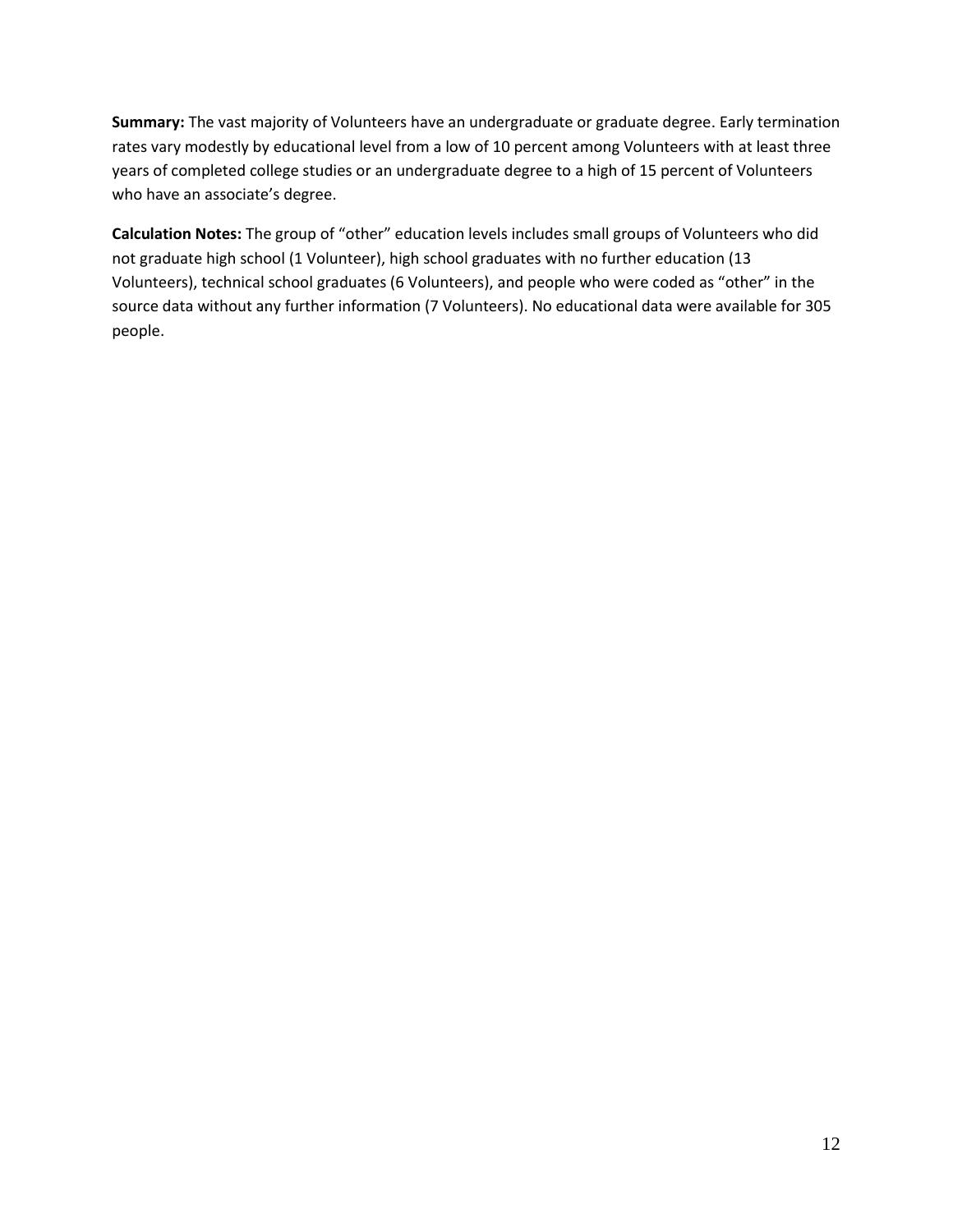#### **Annual Early Termination Demographic Data—Race**



**FY 2015 Volunteers by Race**

#### 10% 10% 10% 7% 8% 11% 10% 0% 10% 20% 30% 40% 50% White (719 ETs) Black or African American (66 ETs) Hispanic or Latino (57 ETs) Asian or Pacific Islander (31 ETs) Two or More Races (33 ETs) American Indian or Alaskan Native (5 ETs) Not Specified (97 ETs)

#### **FY 2015 Early Termination Rate by Race**

**Summary:** Early termination rates are very similar across all racial groups.

**Calculation Notes:** The Peace Corps application includes two demographic questions on race and ethnicity. The results for "Volunteers by race" on this page show the number of Volunteers who selfreported "Hispanic or Latino" as their *racial identity* in their application (572 individuals). The charts on the following page include Volunteers who reported "Hispanic or Latino" *ethnicity* (1,072 individuals), some of whom reported a different racial identity.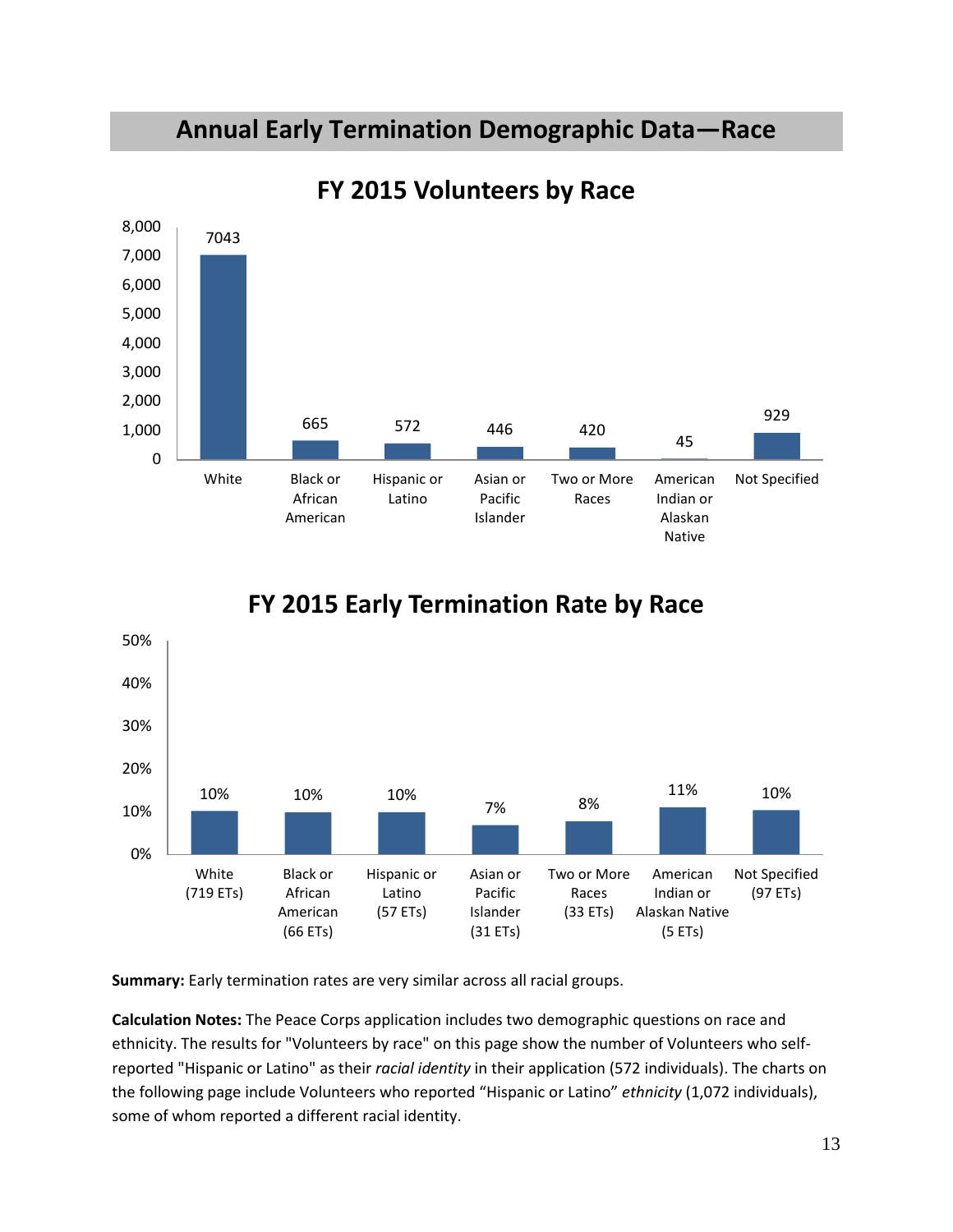## **Annual Early Termination Demographic Data—Ethnicity**



#### **FY 2015 Volunteers by Ethnicity**





**Summary:** Early termination rates are the same for Hispanic and non-Hispanic Volunteers.